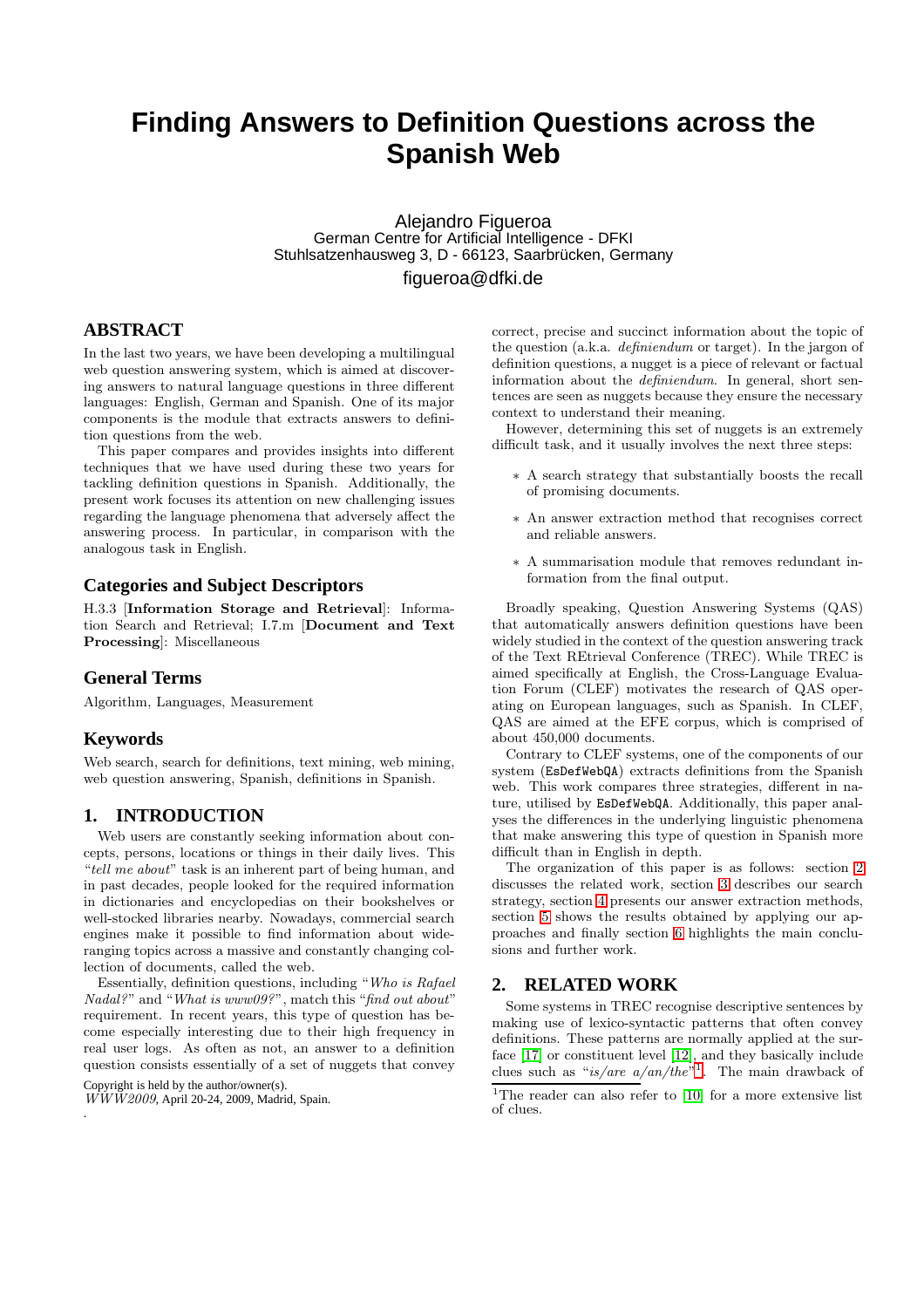- 1: <definiendum> [es|son|fueron|fue|ha sido|han sido] [la|lo|el|un|una|uno|unos|unas|las|los] <description> e.g., "Marcelo Bielsa *es el nuevo seleccionador de fútbol de Chile."*
- 2:  $\triangleleft$   $\triangleleft$   $\triangleleft$   $\triangleleft$   $\triangleleft$   $\triangleleft$   $\triangleleft$   $\triangleleft$   $\triangleleft$   $\triangleleft$   $\triangleleft$   $\triangleleft$   $\triangleleft$   $\triangleleft$   $\triangleleft$   $\triangleleft$   $\triangleleft$   $\triangleleft$   $\triangleleft$   $\triangleleft$   $\triangleleft$   $\triangleleft$   $\triangleleft$   $\triangleleft$   $\triangleleft$   $\triangleleft$   $\triangleleft$   $\triangleleft$   $\triangleleft$   $\triangleleft$   $\triangleleft$   $\triangleleft$   $\triangleleft$   $\triangleleft$   $\triangleleft$   $\triangleleft$   $\$

e.g., "Google, el *buscador más usado de internet*, fijará su sede en Valencia...

- 3: <definiendum> [ha llegado a ser|llego a ser|se transformo|se ha transformado| <description>
	- e.g.,"*El* Euro *se ha transformado en una de las monedas m´as fuertes del planeta.*"
- 4: <definiendum> [,|] [el cual|la cual|los cuales|quien|que] <description>
- e.g., "Neil Armstrong, quien fue el primer hombre en la Luna."

5: <definiendum> [nacio|fue fundado|fue fundada] <description>

e.g.,"Rafael Nadal nacio el 3 de Junio de 1986 en Manacor, Mallorca."

#### <span id="page-1-0"></span>Table 1: Surface Patterns for Identifying Definitions in Spanish.

these patterns is that they fail to provide an unerring accuracy. That is, not all sentences matching these patterns necessarily express descriptive information. In the same way, the best system (INAOE) in the Spanish track of CLEF 2006 took advantage of lexico-syntactic patterns for identifying answers to definition questions in Spanish [\[3\]](#page-9-3). The INAOE system learnt these patterns from sentences extracted from the web [\[1,](#page-9-4) [8\]](#page-9-5). By large, their patterns are grounded on: (a) the position of the definition with respect to the *definien*dum, and (b) stop-words and punctuation. To neatly illustrate these patterns, consider the following two examples:

```
, el <description>, <definiendum>, dijo
```

```
y el <description>, <definiendum>.
```
In our previous work [\[10\]](#page-9-2), this set of patterns was extended by taking into account translations of the English lexicosyntactic constructs into Spanish. These translations are sketched in table 1, and they assist in overcoming some special difficulties presented when taking advantage of the patterns by [\[1,](#page-9-4) [8\]](#page-9-5). As a result, these patterns helped our system to answer 22 out of 35 questions, for which the CLEF 2006 gold standard supplied an answer nugget. It is fair to highlight here that these answers were distinguished on the web, contrary to CLEF systems.

In order to identify correct answers across the AQUAINT corpus, QAS in TREC take nuggets from several external specific resources of descriptive information (e.g. online encyclopedia and dictionaries), and project them into a set of paragraphs/sentences retrieved from the corpus afterwards. Generally speaking, this projection strategy relies heavily on: (a) finding entries, corresponding to the *definiendum*, in these external resources, and (b) finding a significant overlap between terms in definitions within the target collection and those taken from these specific resources.

For instance, reference [\[6\]](#page-9-6) took advantage of external resources like WordNet glossaries, online specific resources (e.g., Wikipedia) and web snippets for learning frequencies of words that correlate to the *definiendum*. One of their findings was that definitional web-sites greatly enhance the performance, leading to few unanswered questions: Wikipedia covered 34 out of the 50 TREC–2003 definition queries and biography.com 23 out of 30 questions regarding people, all together providing answers to 42 queries. Afterwards, reference [\[6\]](#page-9-6) made use of these correlated words for forming a centroid vector. Sentences were thereafter ranked according to the cosine distance to this vector.

By the same token, the best system in the Spanish CLEF

2007 track followed this dominant trend. This system looked the *definiendum* up in Wikipedia articles in Spanish, and projected the words within the first descriptive line into a set of selected passages taken from the EFE corpus [\[2,](#page-9-7) [7\]](#page-9-8).

The beneficial aspect of strategies grounded on the overlapping of strongly correlated words is that they are based on the Distributional Hypothesis [\[11\]](#page-9-9). This means they rank answer candidates according to the degree in which their respective words characterise the *definiendum*. There are, on the other hand, two essential aspects that make these strategies less attractive: (a) they normally fail to recognise right answers (sentences) with words that observe a low correlation with the *definiendum* across the specific resources, causing a less diverse output and a detriment to coverage, and more important, (b) taking into account only semantic relationships is insufficient for ranking answer candidates. Contrary to external resources, the co-occurrence of the *definiendum* with learnt words across sentence/answer candidates does not necessarily guarantee that they are syntactically dependent (see for example [\[4\]](#page-9-10)). Consider the following illustrative example regarding "*El primer ministro brit´anico Gordon Brown*":

El primer ministro, François Fillon, ha dirigido, el miércoles 27 de junio, en nombre del gobierno francés, una carta de enhorabuena a Gordon Brown, ....

Another reason that makes this type of approach less attractive is that the coverage provided by specific external resources, including Wikipedia, widely varies from English to another language. For instance, at the time of writing, Wikipedia supplied about 2,500,000 English articles, whereas only about 450,000 articles in Spanish. It is thus crystal clear that this sort of projection strategy will leave several unanswered or incompletely answered questions.

With regards to the completeness of the answer, the assessment of definition QAS radically differs from TREC to CLEF. In CLEF, systems are encouraged to provide a short description of the *definiendum*. This definition is then assessed as right or wrong regardless of its length and how informative it is. In TREC, conversely, systems are rewarded for detecting as much diverse descriptive information as possible, while at the same time, they are penalised for long and redundant answers [\[18\]](#page-9-11).

## **This work**

This work is an amalgamation of a detailed analysis of the intrinsic factors, including linguistic phenomena, that mit-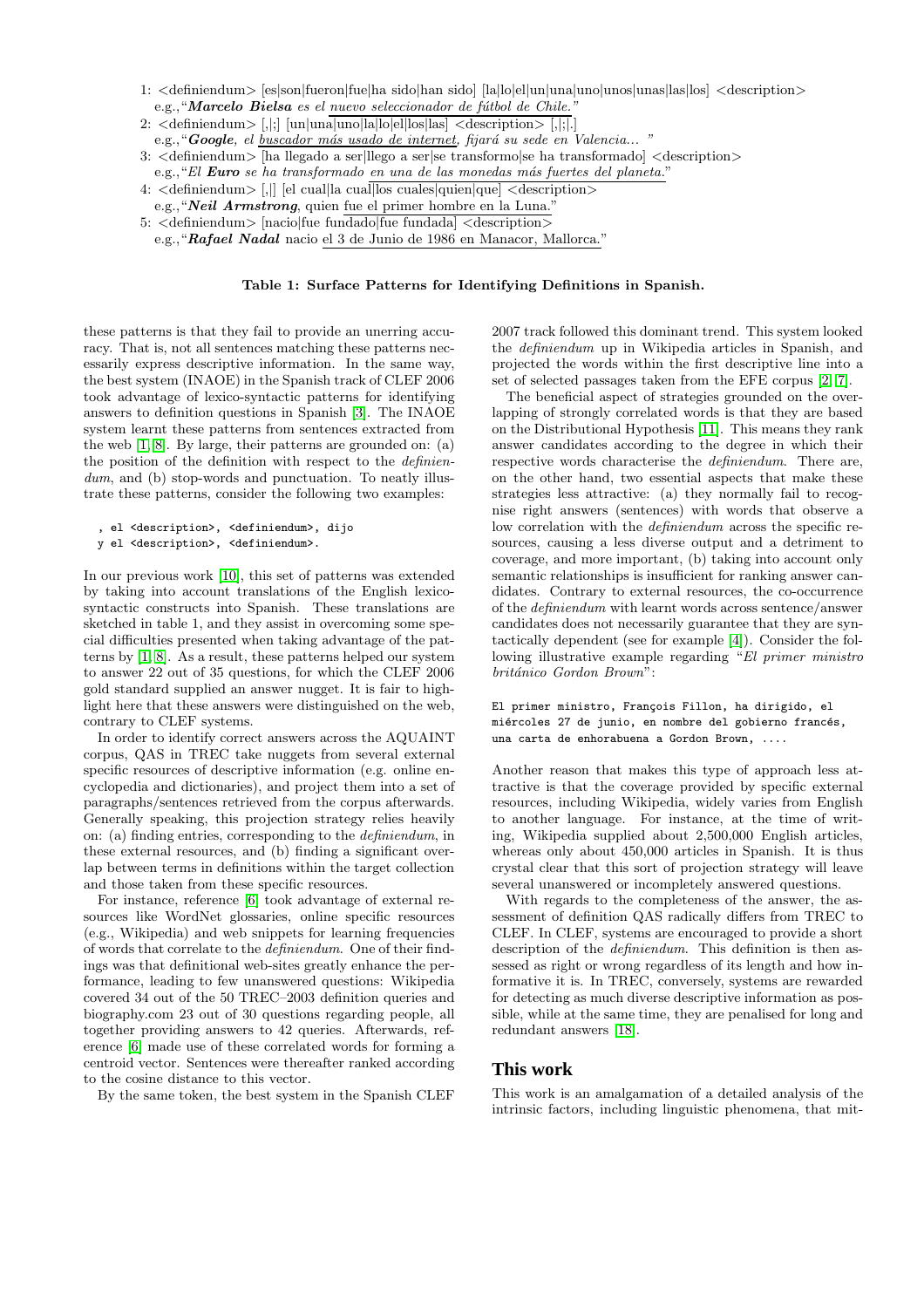#### q1:"<definiendum>"

- q2:"<definiendum>, fue un" ∨ "<definiendum> son lo" ∨ "<definiendum>, la"
- q3:"<definiendum> fue la" ∨ "<definiendum> es el" ∨ "<definiendum> son el"
- q4:"<definiendum> que" ∨ "<definiendum> son las" ∨ "<definiendum>, lo"
- q5:"<definiendum> es un" ∨ "<definiendum> ha llegado a ser" ∨ "<definiendum> son la" ∨ "<definiendum> fueron las"
- q6:"<definiendum> fue el" ∨ "<definiendum> son unas" ∨ "<definiendum>, uno" ∨ "<definiendum> ha sido la"
- q7:"<definiendum> quien" ∨ "<definiendum> los cuales" ∨ "<definiendum>, un" ∨ "<definiendum> son una"
- q8:"<definiendum> se ha transformado" ∨ "<definiendum> es lo" ∨ "<definiendum> fue fundado"
- q9:"<definiendum>, el" ∨ "<definiendum> son unos" ∨ "<definiendum> fue una" ∨ "<definiendum> fue fundada"
- q10:"<definiendum> es la" ∨ "<definiendum> llego a ser" ∨ "<definiendum> ha sido el" ∨ "<definiendum> son un"
- q11:"<definiendum> es una" ∨ "<definiendum> fue lo" ∨ "<definiendum> ha sido un"
- $q_{12}$ : "<definiendum> se transformo" ∨ "<definiendum> fue uno" ∨ "<definiendum>, las"
- q13:"<definiendum> la cual" ∨ "<definiendum>, una" ∨ "<definiendum> ha sido una"
- q14:"<definiendum> es uno" ∨ "<definiendum> nacio" ∨ "<definiendum> el cual" ∨ "<definiendum>, los"

#### Table 2: Queries for Searching Definitions in Spanish.

igate the performance of web QAS in Spanish, and a comparison between three strategies, used by EsDefWebQA, in consonant with the TREC evaluation methodology.

## <span id="page-2-0"></span>**3. SEARCHING FOR DEFINITIONS**

As it was briefly described in [\[10\]](#page-9-2), our search strategy has not changed that much. In order to make all posterior sections clearer, this section fleshes this strategy out, and it greatly extends our remarks concerning the underlying factors involved in the search process.

Table 1 lists a set of surface patterns that often indicate definitions in Spanish. EsDefWebQA takes advantage of these constructs not only for distinguishing definitions within documents, but also for biasing the search engine in favour of web snippets, and thus documents, that are very likely to convey descriptions of the *definiendum*. This bias is achieved by automatically generating and submitting fourteen search queries (sketched in table [2\)](#page-1-0), where their clauses are based on the surface patterns listed on table 1. Plainly speaking, the more successful this query rewriting is, the larger the recall of web snippets, and hence documents, containing definitions is.

The reason why a noticeable increase in the recall of descriptive information enhances the chance of correctly answering a definition question is two-fold: (a) it increases the probability of matching the context of a model previously learnt from annotated examples, including those taken from online encyclopedias and dictionaries, and consequently (b) it makes the selection of the most relevant and reliable, as well as descriptive answers, easier.

Certainly, the success of this strategy lies in the size of the target corpus, in this case, the Spanish web. A larger corpus tends to provide a wider coverage, and therefore, likely to assist QAS in leaving less unanswered questions. But more important, a considerably larger corpus yields a massive redundancy. It is worth duly pointing out that, by redundancy it is not meant duplicate information, but rather different paraphrases of the same underlying ideas. QAS can undoubtedly benefit from paraphrases, because they markedly increase the probability of matching query terms and purpose-built patterns. Consequently, they considerably boost the chance of finding more and fuller answers.

Unfortunately, there is a big difference between the num-

ber of web documents in English and Spanish. As a very rough rule of thumb, we estimate this difference approximately by submitting some lexico-syntactic clues to the web in order to get their web frequency counts. Table [3](#page-2-0) emphasises this difference.

| English |                | Spanish |              |
|---------|----------------|---------|--------------|
| is the  | 6,840,000,000  | es un   | 323,000,000  |
| is a    | 8,720,000,000  | es una  | 172,000,000  |
| is an   | 2,440,000,000  | es la   | 162,000,000  |
|         |                | es el   | 150,000,000  |
|         |                | es uno  | 36,700,000   |
|         |                | es las  | $+1,710,000$ |
|         | 18,000,000,000 |         | 845,410,000  |

#### Table 3: Definition Clues Frequencies Comparison.

Our rough estimates indicate that the size of this corpus falls into a drastic decline from about 18 billion in English to 1 billion in Spanish. This comparatively small number of matches enforces EsDefWebQA to divert time and effort away from extracting answers to perform an exhaustive search for promising documents. In general, when answering definitions questions in English, few queries aimed at a small set of lexico-syntactic constructs suffice to obtain a high recall of web snippets, and hence, documents that contain descriptive information about the target concept. Since the amount of Spanish web documents is much smaller, the probability of matching these lexico-syntactic constructs dramatically decreases. Our system is, for this reason, compelled to submit a larger number of queries to the search engine, in order to sharply increase the probability of obtaining diverse and sufficient information to satisfactorily answer the question.

There are also linguistic aspects that make the search process more demanding. Most nouns in modern English lack grammatical gender. This gender is triggered by two indefinite articles: "a" and "an", and one definitive article: "the", which is also used for indicating plural forms. Therefore, a query as follows would be enough to retrieve most of the describing nouns:

q∗:"<definiendum> is a" ∨ "<definiendum> is an" ∨ "<definiendum> is the"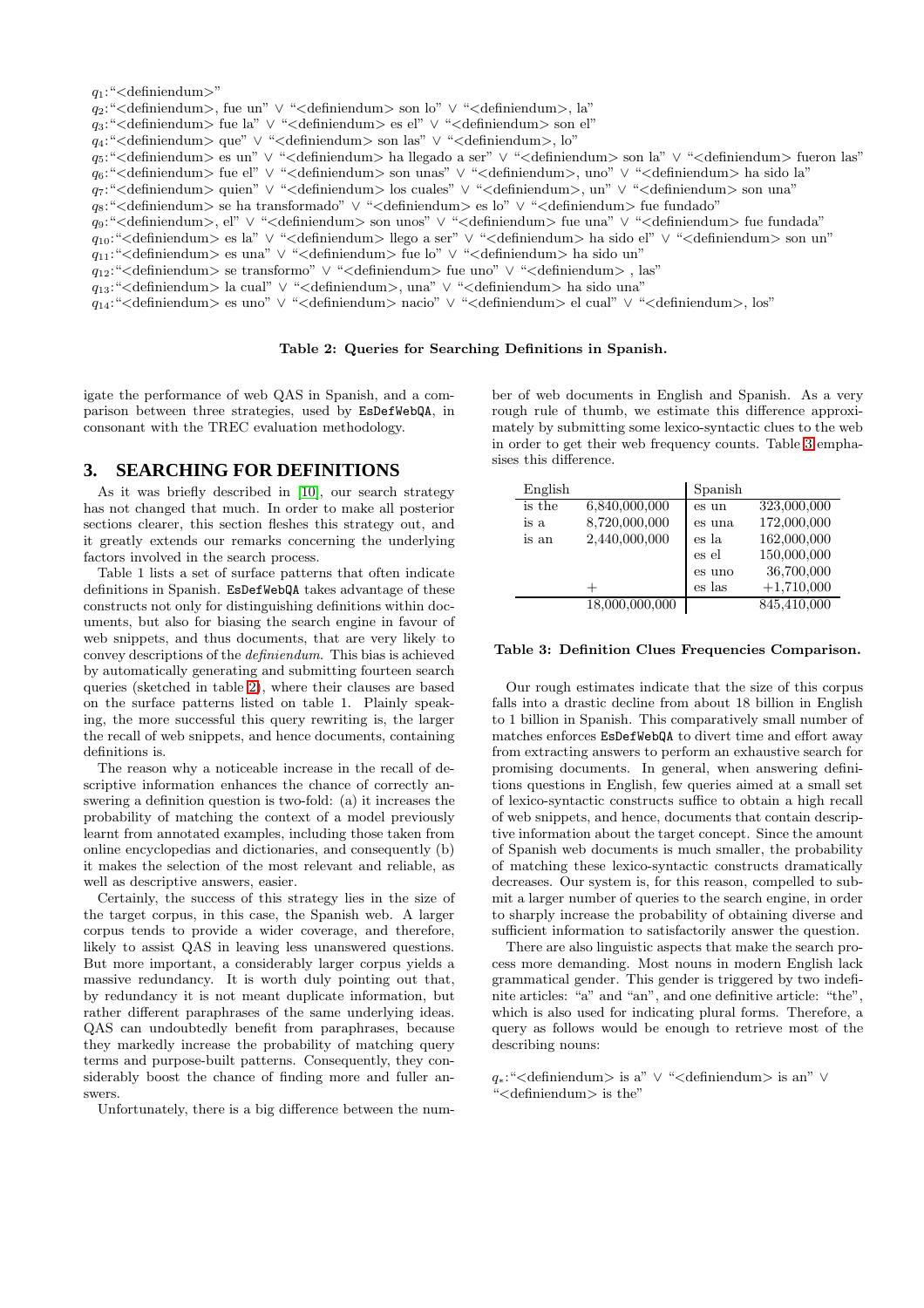Conversely, Spanish uses three grammatical genders: feminine, masculine, and neuter, which are signalled by six definite and indefinite articles. Furthermore, Spanish utilises four additional morphological forms of these articles for agreeing the number of the noun phrase they modify, that is indicating plural nouns. All together, this increases the number of articles from three to ten. The reader can check increase by inspecting the first pattern in table 1.

This growth in linguistic complexity brings about an extra effort that goes into the search process. More specifically, a richer noun morphology leads to more lexico-syntactic clues, which means more search clauses, and by the same token, a longer retrieval time.

On the whole, our system submits the fourteen queries shown in table [2.](#page-1-0) Each of them is aimed at fetching thirty web snippets.

# <span id="page-3-1"></span>**3.1 Filtering Out Unpromising Answer Candidates**

As mentioned in section [2,](#page-0-0) definition surface patterns do not supply a pinpoint accuracy. Indeed, these constructs can be used for conveying several types of information, including opinions. But more important, the fact that a sentence matches a pattern does not necessarily mean that it conveys descriptive information about *definiendum*. To neatly illustrate this point, consider the following example than was fetched when searching for "*Hugo Chávez es la*":

Una de las reformas más importantes de Hugo Chávez es la constitución que un Fondo Monetario Latinoamericano, que llaman Banco del Sur y que precisamente en ...

This illustrative example communicates information about a reform advocated by *Hugo Chávez*, but not about himself. Regularly, the matched *definiendum*  $(\delta_m)$  does not exactly match the input of the user  $(\delta_u)$ . EsDefWebQA takes advantage of the *Jaccard Measure* for distinguishing more reliable descriptive sentences, and in like manner, for improving the accuracy of the pattern matching strategy. The *Jaccard Measure J* of the two *definiendum*  $\delta_u$ ,  $\delta_m$  is the ratio between the number of different unigrams that they share, and the total number of different unigrams:

$$
J(\delta_u, \delta_m) = \frac{\delta_u \cap \delta_m}{\delta_u \cup \delta_m}
$$

In our working example, the *Jaccard Measure* between "*Hugo Ch´avez*" and "*Una de las reformas m´as importantes*  $de Hugo Chávez"$  is  $\frac{2}{8} = 0.25$ . **EsDefWebQA** filters reliable descriptive utterances by means of a pattern specific threshold. This way it avoids additional purpose-built hand-crafted rules and ad-hoc linguistic processing [\[17\]](#page-9-0). The experimental value of these thresholds are 0.33 and 0.4, for the first and the last patterns in table [2,](#page-0-0) respectively. All remaining thresholds were experimentally set to 0.25.

The special advantage of this word overlapping methodology is that it can be applied to different languages indistinctly, which is vitally important in the design of multilingual QAS. However, applying this strategy to a new language inevitably involves computing new experimental thresholds. Still yet, there are two additional problems that arise when applying this strategy to Spanish: (a) the discarded sentences can possibly contain descriptive information that is not present in the group of sentences seen as reli-

able, and (b) sentences in Spanish do not necessarily need to contain an explicit subject. In the case of English, the former is considerably alleviated by the amount of redundancy provided by the web (see section [3\)](#page-2-0). In order to explain the latter, let us consider the following first four sentences taken from the Wikipedia article regarding "*Genovevo Ri*vas Guillén":

(1) Gral. Genovevo Rivas Guillén (1886-1947) fue un militar y Gobernador provisional de San Luis Potosí mexicano. (2) Nacio en Rayon, San Luis Potosí, en 1886. (3) Lucho como maderista desde 1910, bajo las ordenes del Gral. Alberto Carrera Torres. (4) Durante la Expedición Punitiva se distinguió en la Batalla de Carrizal, que fue un enfrentamiento contra tropas norteamericanas que perseguían Francisco Villa en el año 1924, concediéndosele la condecoración del Valor Heroico.

In this paragraph, sentences 2-4 omit all explicit references to "*Genovevo Rivas*", but they nevertheless yield factual information about him. Sentence 4 especially serves to highlight the case of the passive "*se*" construction, which is chiefly used in third person, increasing its probability of being utilised for defining concepts.

The absence of references force QAS to process the entire paragraph, in order to determine to whom each sentence refers. While it is arguable that, in the case of biographical sources, the title and the position of the sentences are good features to solve this problem, it is also true that many other classes of documents do not observe these patterns, and they still yield descriptive information. Taking into account all sorts of documents is particularly important for languages where a small redundancy is provided. For instance, consider the following blog entry:

```
(1) La persona a quien más admiro es Ricky Martin.
(2) Es cantante. (3) Nació en Puerto Rico en 1971.
(4) A la edad de seis años apareció en anuncios en la
televisión. (5) Fue selecionado para el grupo "Menudo" a
los doce años. (6) Con su primer álbum obtuvo ocho
discos de oro en México, Chile, Argentina, Puerto Rico y
Estados Unidos.
```
In this blog entry, the *definiendum* is the direct object of first sentence, and all the posterior sentences talk about this object without being explicitly referenced. Conversely, descriptive sentences in English usually convey an explicit subject, making it easier to disambiguate about who/what they are talking. In the particular case of definitions, the subject can refer to the *definiendum* by means of pronouns (e.g. he, it, her ), orthographical variations, aliases or synonyms.

All things considered, recognising implicit subject pronouns is particularly important to maximise the chances of identifying descriptive information from different types of documents as much as possible. This linguistic phenomenon reaffirms the need for a higher level of redundancy, and from our standpoint, it stresses the need for deeper linguistic processing at the paragraph level.

# <span id="page-3-0"></span>**4. EXTRACTING AND SUMMARISING AN-SWERS**

EsDefWebQA is aimed at selecting a subset of the reliable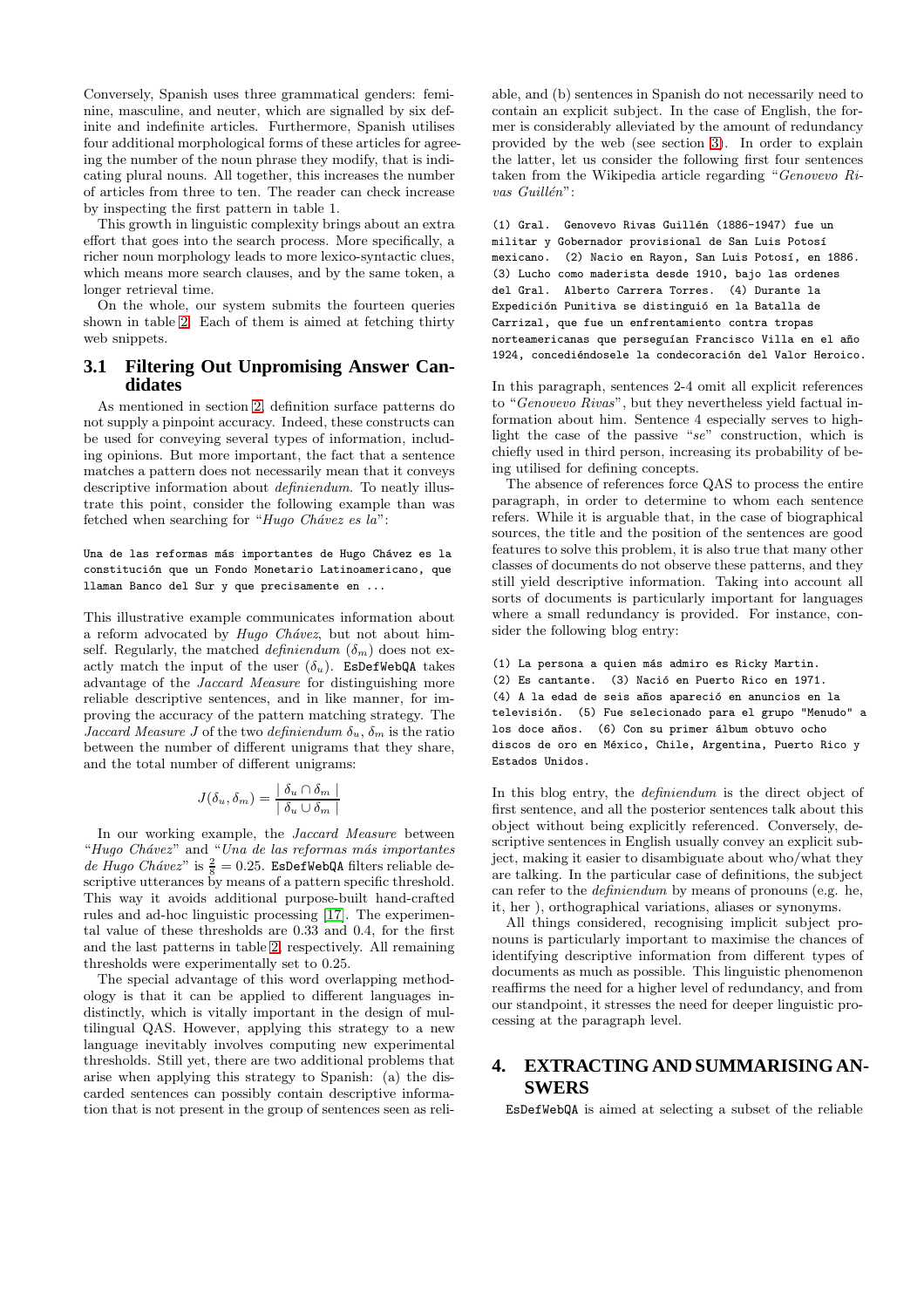sentences determined in the previous steps. This selection is aimed basically at maximising the diversity and reducing the redundancy of the final output. The following sections deal at length with three different strategies of extracting answers to definition questions, utilised by EsDefWebQA.

#### **4.1 Strategy One**

Since EsDefWebQA is part of our multilingual question answering system, our first approach was aimed at being unsupervised and largely language independent. The basic assumption of our strategy is that terms high in frequency across candidate sentences are very likely to signal reliable answers [\[13,](#page-9-12) [14\]](#page-9-13). Here, reliability goes hand-in-hand with representativeness, that is candidate sentences strongly overlapping with other candidate sentences are more delineative. But more important, this assertion implicitly means that some definitions can be inferred directly from their contextual evidence, that is without the assistance of an oracle of descriptive information, like online encyclopedias and dictionaries. This is very relevant when tackling definition questions in languages different than English, because these specific external resources yield narrow coverage. Hence, in these languages, accounting for sentences taken from different types of web documents offers a workable solution. Accordingly, the coverage of a sentence  $S_s \in S$  is defined as:

$$
coverage(S_s,\phi) = \sum_{\forall w_i \in W_{S_s}-\phi} P(w_i)
$$

Where  $W_{S_s}$  is the set of all words in the reliable sentence  $S_s$ , and  $P(w_i)$  is defined as the probability of finding the word  $w_i$  in the set of all reliable sentences  $S$  identified in section [3.1.](#page-3-1) It is worth remarking here that  $P(w_i)$  was arbitrarily set to zero for stop-words and, for the sake of clarity,  $\phi$  is defined later. In this strategy, a list of stop-words is the only external knowledge used.

On the other hand, the definition content of a sentence is defined by the degree in which this sentence describes different aspects of the *definiendum*. That is, not all sentences convey the same amount of descriptive information. EsDefWebQA assesses the descriptive content of a sentence by accounting for two factors: (a) sentences containing a larger number of entities are more likely to carry more descriptive information, because they presumably establish a relation between the *definiendum* and a larger number entities, and (b) the identification of a set of words that are likely to describe the different facets of the *definiendum*. EsDefWebQA determines this set of words by inspecting the forty closest neighbours to the *definiendum* in the semantic space provided by *Latent Semantic Analysis* (LSA). In this semantic space, the neighbourhood of a particular word provides its context [\[15\]](#page-9-14). Consequently, the definition content of a sentence in  $S$  is defined as follows:

$$
content(S_s, \phi) = \sum_{\forall w_i \in W_{S_s} \cap (\bar{W} \cup \phi)} R(w_i) + \sum_{\forall e_e \in S_s - \phi} P(e_e)
$$

Where  $P(e_e)$  is the probability of finding the entity  $e_e$  in S. Since this approach is aimed at achieving a high degree of language independency, these entities are discriminated on the ground of sequences of words that start with a capital letter or a number.  $R(w_i)$  is the degree of semantic relation between w<sup>i</sup> and the *definiendum* supplied by LSA. This se-

mantic relation is only valid for the set  $\bar{W}$  of the forty closest neighbours to the *definiendum*.

Algorithm 1 Strategy One

| $\frac{1}{2}$                                                                  |  |
|--------------------------------------------------------------------------------|--|
| 1: $\phi = \emptyset$ ;                                                        |  |
| $2:$ while true do                                                             |  |
| 3:<br>$nextSen = null$                                                         |  |
| 4: for all $S_s \in S$ do                                                      |  |
| rank = rank $(S_s, \phi)$ ;<br>5:                                              |  |
| 6:<br><b>if</b> nextSen $==$ <b>null or</b> rank $>$ rank(nextSen) <b>then</b> |  |
| 7:<br>$nextSen = S_s$                                                          |  |
| end if<br>8:                                                                   |  |
| 9:<br>end for                                                                  |  |
| 10: if nextSen == null or rank(nextSen) $\langle \lambda \rangle$ then         |  |
| 11:<br>break:                                                                  |  |
| 12:<br>end if                                                                  |  |
| 13:<br>print nextSen                                                           |  |
| $add(newtSen, \phi)$<br>14:                                                    |  |
| 15: end while                                                                  |  |
|                                                                                |  |

Eventually, the rank of a sentence  $S_s$  is given by the sum of its coverage and content. EsDefWebQA discovers answers to definition questions by iteratively ranking and selecting reliable sentences S. Algorithm 1 shows this iterative strategy, where its input is the set S.

EsDefWebQA is not aimed only at incrementally selecting sentences that convey definitions, but also at reducing the size of this set by lessening the amount of redundancy. For this purpose, EsDefWebQA initialises a set  $\phi$ , in which it stores words and entities belonging to previously selected sentences (line 1). Next, sentences are ranked according to their coverage and content (line 5). However, when ranking, EsDefWebQA takes into consideration  $\phi$ .  $\phi$  assists EsDefWebQA in ranking sentences according to their novelty with respect to previously selected sentences, while at the same time,  $\phi$  causes sentences carrying redundant information to systematically decrease their ranking value. Here, the idea of redundancy is in consonant with the overlap between the word/entity and  $\phi$ . Then, EsDefWebQA chooses the highest ranked sentence after each iteration (line 6-8), and its corresponding words and entities are added to  $\phi$  (line 14). If the highest ranked sentence meets the conditions in line 10, the extraction process finishes (line 11). These conditions include: (a) there is no more sentences to select, or (b) there are no more candidate sentences that show strong evidence of having novel and reliable descriptive information, that is all non-selected sentences have a ranking value lower than an experimental threshold  $\lambda$ =0.1.

In brief, in this answer extraction approach, candidate sentences become less attractive as long as their overlap with all previously selected sentences become larger. Contrary to other approaches for English that control the overlap at the word level [\[4,](#page-9-10) [12\]](#page-9-1). For example, [\[12\]](#page-9-1) discarded a random sentence from each pair that shared more than 60% of their words. Conversely, EsDefWebQA can still select a sentence that substantially overlap if the novel content is very likely to convey a description. Additionally, in approaches like [\[12\]](#page-9-1), a selected sentence can still be overlapped with a group of selected sentences. Unlike [\[12\]](#page-9-1), [\[19\]](#page-9-15) took advantage of the edit distance, and [\[4\]](#page-9-10) made use of the cosine similarity between the new selected sentence and the previously selected sentences, and whenever this similarity was greater than a threshold, the new sentence was discarded. By large,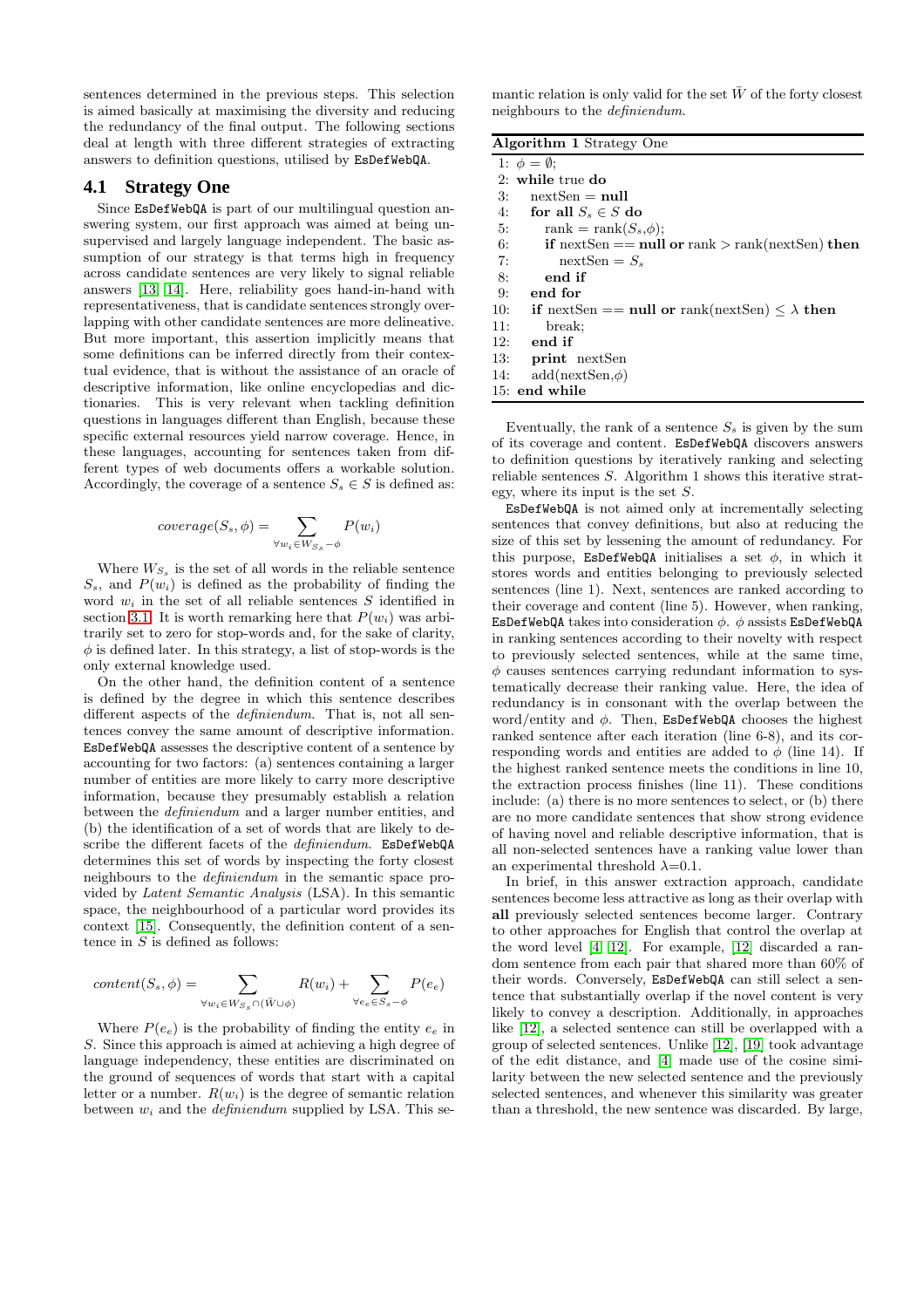| $\vec{w} = \langle w_1, w_2 \rangle$           | $I_2(\vec{w})$ | $\vec{w} = \langle w_1, w_2 \rangle$           | $I_2(\vec{w})$ | $\vec{w} = \langle w_1, w_2, w_3 \rangle$                                                                                                                                                                                                         | $I_3(\vec{w})$ |
|------------------------------------------------|----------------|------------------------------------------------|----------------|---------------------------------------------------------------------------------------------------------------------------------------------------------------------------------------------------------------------------------------------------|----------------|
| $\alpha$ isotecondered $w_*$                   | 10.54          | $\langle w_*$ , analista $\rangle$             | 8.70           | $\langle w_*, \text{demon} \rangle$ depends to depend to depend to depend to depend the set of the set of the set of the set of the set of the set of the set of the set of the set of the set of the set of the set of the set of the set of the | 28.16          |
| $\langle w_*, \text{demon} \rangle$            | 9.75           | $\langle w_*, \text{derechista}\rangle$        | 8.66           | $\langle w_*$ , catalanista, en $\rangle$                                                                                                                                                                                                         | 27.72          |
| $\langle w_*, \text{socialdemocrata}\rangle$   | 9.52           | $\langle w_*$ , federalista                    | 8.64           | $\langle w_*,$ centrista, de                                                                                                                                                                                                                      | 27.16          |
| $\langle w_*$ , democratacristiano             | 9.50           | $\langle w_*,$ regionalista                    | 8.64           | $\langle w_*, \text{aboga}, \text{por}\rangle$                                                                                                                                                                                                    | 26.53          |
| $\langle w_*, \text{afiliado}\rangle$          | 9.43           | $\epsilon$ $\epsilon$ $w_*$ $>$                | 8.57           | $\langle w_*, \text{centro-izquierda}, \text{de}\rangle$                                                                                                                                                                                          | 26.26          |
| $\langle w_*, \text{trotskista}\rangle$        | 9.34           | $\langle w_*, \text{salvadoreño}\rangle$       | 8.50           | $\langle w_*, \text{afiliado}, \text{al}\rangle$                                                                                                                                                                                                  | 26.05          |
| $\langle w_*, \text{catalanista}\rangle$       | 9.30           | $\langle w_*, \text{maxista-leninista}\rangle$ | 8.49           | $\langle w_*,$ centrista, fundado                                                                                                                                                                                                                 | 25.99          |
| $\langle w_*$ , centro-derecha                 | 9.17           | $\langle w_*$ intendente $>$                   | 8.47           | $\langle w_*, \text{socialdemocrata}, \text{de}\rangle$                                                                                                                                                                                           | 25,92          |
| $\langle w_*, \text{centro-izquierda} \rangle$ | 9.09           | $\langle w_*$ . sindicalista                   | 8.43           | $\langle w_*, \text{centro-derecha}, \text{de}\rangle$                                                                                                                                                                                            | 25.75          |
| $\langle w_*, \text{ galleguista}\rangle$      | 9.00           | $\langle$ activismo. $w_*$                     | 8.43           | $\langle w_*$ , sindicalista, espac $\rangle$                                                                                                                                                                                                     | 23.43          |
| $\langle \text{abogado. } w_* \rangle$         | 8.89           | $\langle w_*, \text{democrata}\rangle$         | 8.30           | $\langle w_*, \text{ independentista}, \text{vasca}\rangle$                                                                                                                                                                                       | 22.55          |

<span id="page-5-0"></span>Table 4: Some Strong Word Association Norms with  $w_* =$ "politico".

[\[12\]](#page-9-1) and [\[4\]](#page-9-10)'s strategies suffer from the same drawbacks.

# **4.2 Strategy Two**

The previous answer extraction method suffers from the following drawback: many candidate sentences are descriptive, but they do not significantly overlap with other sentences, obtaining a low coverage and entity content. This second method is aimed at tackling this problem head-on.

The underlying idea behind our solution is learning lexicosyntactic regularities that are normally presented within descriptions. More precisely, these regularities are extracted from sentences taken from all abstracts in Wikipedia articles that match patterns in table 1. Eventually, when answering a definition question prompted by the user, sentences in S matching these regularities increase their chances of being incorporated into the final output, even though they do not significantly overlap with other sentences in S.

This learning strategy is in contrast to the current trend, because EsDefWebQA does not project into the target set of sentences S, words corresponding to entries of the *definiendum* in online encyclopedias or dictionaries. But rather, EsDefWebQA learns these regularities from all articles, and hence any definition can assist in deciding whether or not a candidate sentence in S expresses descriptive content. This contrast becomes vital when we pay attention to the difference in the number of articles provided by Wikipedia in Spanish and English.

#### <span id="page-5-1"></span>*4.2.1 Learning Lexico-Syntactic Regularities*

Reference [\[5\]](#page-9-16) computed word association norms directly from unstructured natural language text. They proposed a measure, named *association ratio*, grounded on the idea of mutual information. The *association ratio*  $(I_2)$  between two words  $w_1$  and  $w_2$  is defined as:

$$
I_2(w_1, w_2) = log_2 \frac{P(w_1, w_2)}{P(w_1)P(w_2)}
$$

This ratio compares the probability of observing  $w_2$  followed by  $w_1$  within a fixed window of  $k$  words with the probabilities of observing  $w_1$  and  $w_2$  independently. This ratio differs from mutual information in the encoded linear precedence, and captures some lexico-syntactic regularities in the target corpus [\[5\]](#page-9-16).

This ratio is computed by making allowances for a window size of ten, and the probabilities are estimated as described in [\[5\]](#page-9-16). Since this ratio becomes unstable when counts are very small, like [\[5\]](#page-9-16), word pairs with a frequency lower than six were discarded. In addition, pairs consisting solely of stop-words were also filtered out.

Under the underlying assumption that relevant pairs will exhibit a joint probability larger than the product of the probability of finding them by chance. In our work, this word association ratio is extended to triplets as follows:

$$
I_3(w_1, w_2, w_3) = log_2 \frac{P(w_1, w_2, w_3)}{P(w_1)P(w_2)P(w_3)}
$$

Like [\[5\]](#page-9-16), we noticed that the larger the ratio is, the more credible results it computes. Conversely, the values become less interesting while the ratio approaches zero. Negative ratios are rare, but possible, and [\[5\]](#page-9-16) suggests that it indicates a complementary relationship. Simply put, this ratio supplies a efficient way to identify some semantic and lexicosyntactic relations. Table [4](#page-5-0) stresses some associations with w∗="*politico*" discovered in Spanish.

Incidentally, learning these word association norms raises the issue of orthographical variations in Spanish. The meaning of words can substantially change if they are written with their respective orthographic accents or not. Some good examples are "*corte*" and "*rio*" as well as "*ejercito*". Spanish speakers, however, are likely to omit the orthographical accent when they write on blogs, web documents, or Wikipedia articles. The reason they leave out this accent is that they are normally unnecessary, because the context usually yields enough information to readily disambiguate the correct meaning. For this reason, along with the fact that our tuples represent contextual relations of words, tuples were computed omitting the accent. Another final aspect regarding orthographical variations is misspellings, interchanging "*c*" with "*s*", or "*v*" with "*b*" is very common in Spanish. But unfortunately, this sort of variation is harder to correct, and has an impact on the norms, because the "*new*" word can exist in the Spanish lexicon.

#### <span id="page-5-2"></span>*4.2.2 Ranking Function*

EsDefWebQA makes use of algorithm 1 to select answers. However, two aspects of this algorithm must be changed: (a) instead of words,  $\phi$  stores pairs and triplets seen in previously selected sentences, and (b) the ranking function is adapted to deal with tuples as follows:

$$
R(S_s, \phi) = (1 + \sum_{\forall e_e \in S_s} P(e_e)) * R_I(S_s, \phi)
$$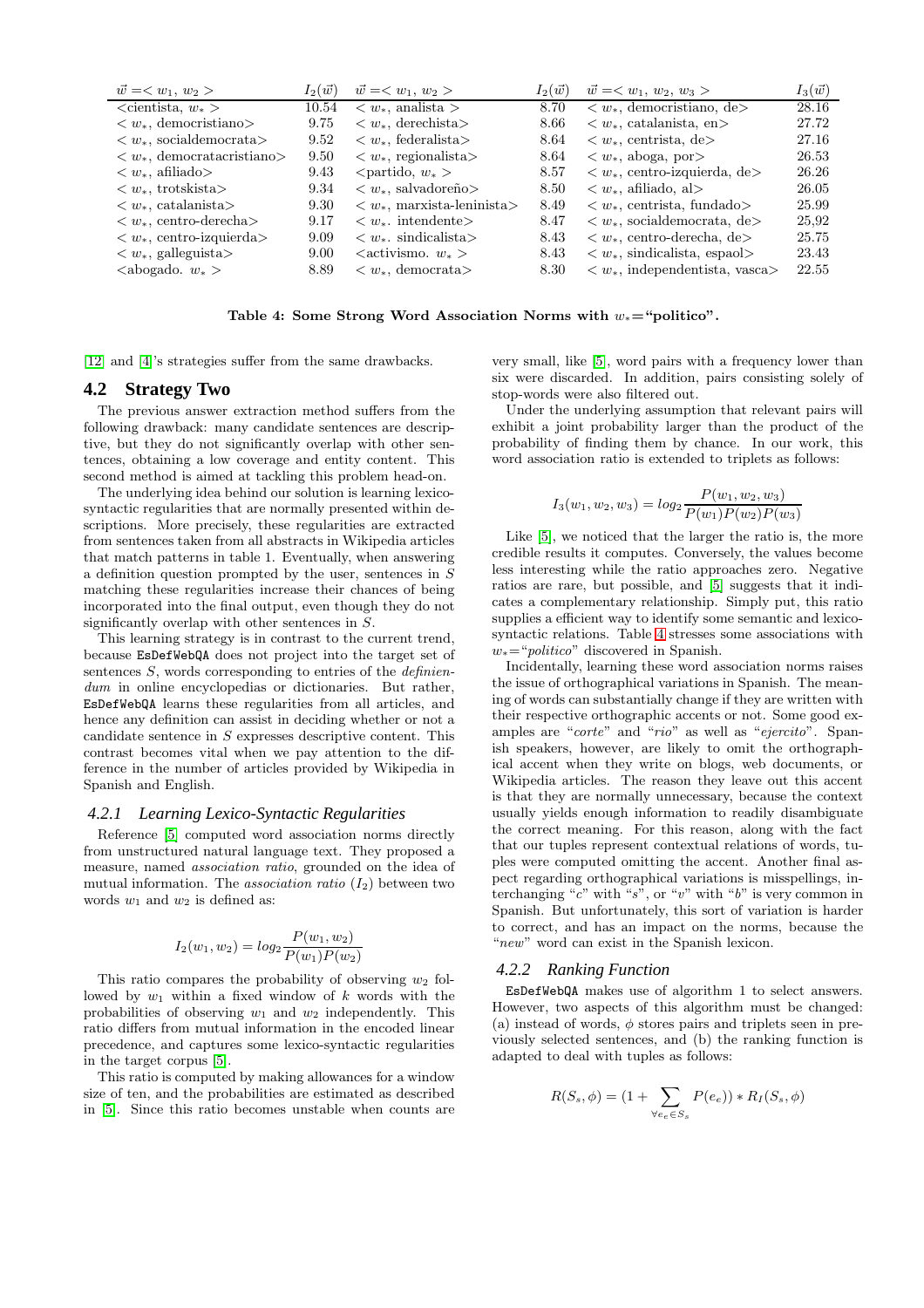

<span id="page-6-1"></span>Figure 1: Some Dependency Trees High in Frequency Extracted from Wikipedia Abstracts.

This formulae introduces a new factor  $R_I(S_s, \phi)$ , which is computed according to:

$$
R_I(S_s, \phi) = \sum_{\forall \vec{w} \in W_{S_s} - \phi} \vec{I}_2(\vec{w}) + \vec{I}_3(\vec{w})
$$

Where  $\vec{w}$  is a tuple taken from S.  $\bar{I}_2$  and  $\bar{I}_3$  correspond to the normalised word association ratios  $I_2$  and  $I_3$ , respectively. EsDefWebQA normalises these ratios by dividing by the ratio corresponding to the highest pair and triplet that match sentences in S. Then,  $\overline{I}'_2(\vec{w})$  is calculated as follows:

$$
\overline{I}'_2(\vec{w}) = \begin{cases} \overline{I}_2(\vec{w}) & \text{if } \overline{I}_2(\vec{w}) \neq 0 \\ \overline{H}(\vec{w}) & \text{otherwise} \end{cases}
$$

H is an histogram of tuples  $\vec{w}$  taken from S, where pairs and triplets with a frequency equal to one are removed. This histogram is normalised similarly to the association ratios  $(\bar{H})$ . The nature of this ranking combines contextual evidence provided by definitions in Wikipedia and some contextual regularities within sentences fetched from the web.

## **4.3 Strategy Three**

The previous strategy, on the one hand, combines evidence yielded by candidate sentences with evidence supplied by descriptive sentences across Wikipedia articles. There is still, on the other hand, a big question mark over the word association norms presented in the prior section: extracting pairs and triplets from windows of ten consecutive words starts from the tacit linguistic assumption that lexical dependencies cannot occur between larger spans of words. Intuitively, this problem could be solved by accounting for larger windows, but unfortunately, this would bring out a sharper growth in the amount of tuples. In particular, in the number pairs and triplets corresponding to loosely related words. We deem that this increase will be more prominent than in the amount of tuples of largely related words.

Another valid assumption made by these norms is that a relation between all words within a given window exists. This seems to be utterly reasonable when weakly related tuples are discarded by means of an experimental threshold. However, there are also many significant relationships low in frequency that would be discarded along with these spurious tuples. This is a burning issue when dealing with a training corpus limited in size, because many relevant tuples will obtain a low frequency, and hence look irrelevant.

#### *4.3.1 Learning Lexico-Syntactic Regularities*

In order to surmount these difficulties, a dependency parser is used as an oracle<sup>[2](#page-6-0)</sup> that provides the lexical dependencies in a given descriptive sentence (see [\[9\]](#page-9-17) for other uses of dependancy parsing for discovering definitions in English). This dependency parser assists in removing the window size and lowering the experimental threshold from six to two. The word association norms are hence computed as pairs and triplets of consecutive words in the dependency paths. Some illustrative examples taken from the dependency trees depicted in figure [1](#page-6-1) are:

es→departamento→un fundado→en→Entity por→naciones

It is worth noting that dependency paths encode grammatical information about word orderings, however, contrary to the tuples in Strategy II, these orderings are not necessarily linear. Since only specific links are taken into account now, the number of tuples declines with respect to the model in section [4.2.1.](#page-5-1) Table [5](#page-6-2) shows this decrease:

|          | Strategy Two | Strategy Three | $\%$  |
|----------|--------------|----------------|-------|
| Pairs    | 719,510      | 243,286        | 33,81 |
| Triplets | 1,161,743    | 215,119        | 18,52 |

#### <span id="page-6-2"></span>Table 5: Difference in the Number of Tuples.

#### *4.3.2 Ranking Function*

This method utilises the same ranking function as the second strategy (see section [4.2.2\)](#page-5-2). However, the word association norms need to be redefined in order to account for tuples taken from the dependency paths:

$$
I_2^*(w_1, w_2) = log_2 \frac{P_{link}(w_1, w_2)}{P_g(w_1)P_d(w_2)}
$$

Where  $P_g(w_1)$  and  $P_d(w_2)$  are the probabilities that the word  $w_1$  and  $w_2$  are independently the head and the dependent, respectively. In addition,  $P_{link}$  is the probability of finding the word  $w_1$  as the head of  $w_2$ . Homologous with the second strategy, the number of links in the corpus is

<span id="page-6-0"></span><sup>&</sup>lt;sup>2</sup>We use FreeLing 2.1 as a dependency parser for Spanish.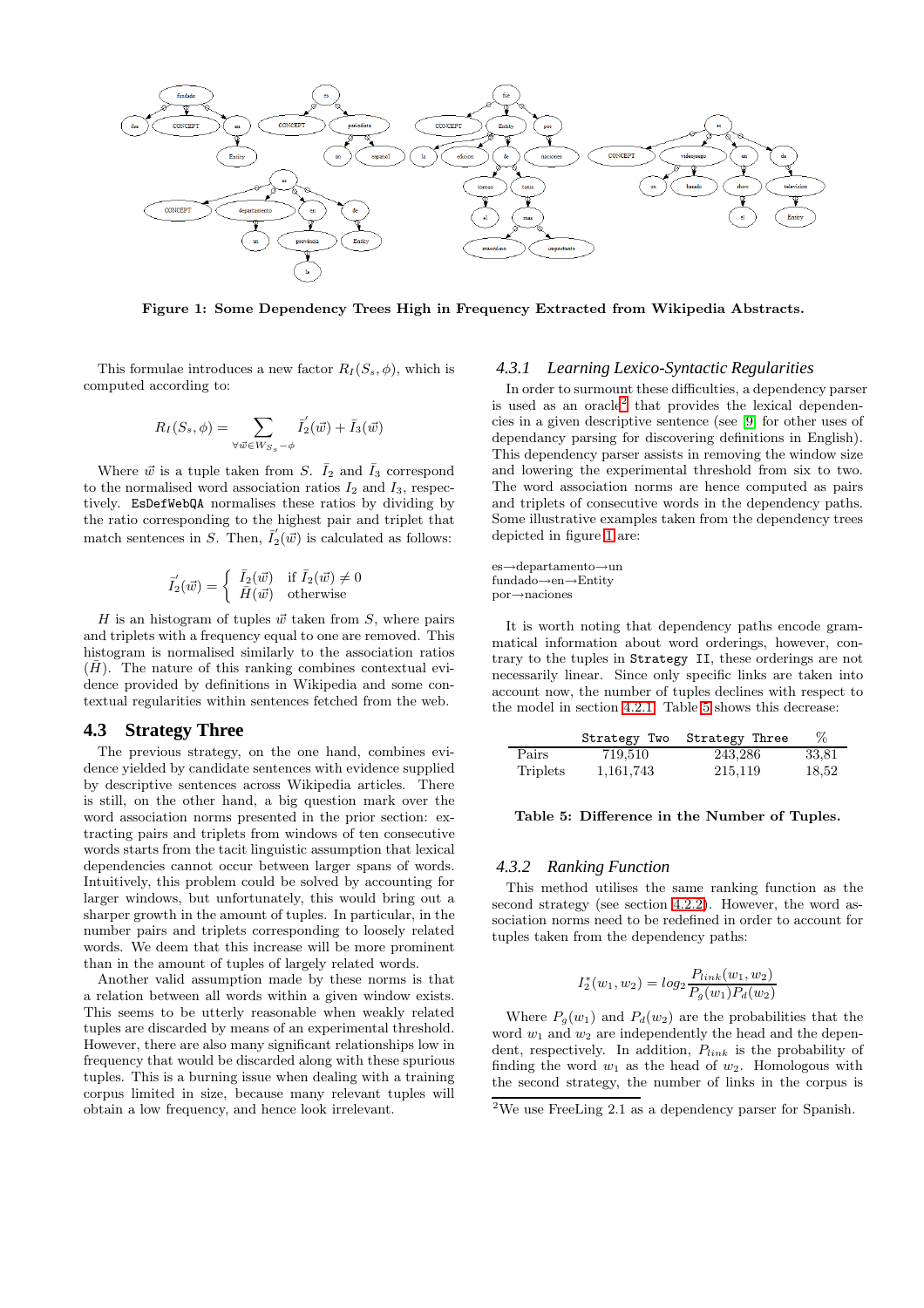|                 | Strategy One              | Strategy Two    | Strategy Three  |
|-----------------|---------------------------|-----------------|-----------------|
| $\mathcal{F}_1$ | $0.40 \pm 0.24$           | $0.46 \pm 0.22$ | $0.39 \pm 0.19$ |
| $\mathcal{F}_2$ | $0.44 \pm 0.25$           | $0.48 \pm 0.22$ | $0.42 \pm 0.20$ |
| $\mathcal{F}_3$ | $0.46 \pm 0.26$           | $0.49 \pm 0.23$ | $0.44 \pm 0.22$ |
| $\mathcal{F}_4$ | $0.47 \pm 0.27$           | $0.50 \pm 0.24$ | $0.45 \pm 0.22$ |
| $\mathcal{F}_5$ | $0.47 \pm 0.27$           | $0.50 \pm 0.24$ | $0.46 \pm 0.23$ |
|                 | Precision $0.43 \pm 0.31$ | $0.52 \pm 0.34$ | $0.41 \pm 0.27$ |
|                 | Recall $0.48 \pm 0.28$    | $0.51 \pm 0.25$ | $0.47 \pm 0.24$ |

<span id="page-7-1"></span>Table 6: CLEF 2007 Results ( $\mathcal{F}_{\beta}$  score).

interpreted as the corpus size, when computing the probabilities. Analogously,  $I_3^*(w_1, w_2, w_3)$  is defined as:

$$
I_3^*(w_1, w_2, w_3) = log_2 \frac{2 * P_{link}(w_1, w_2, w_3)}{P_g(w_1)(P_g(w_2) + P_d(w_2))P_g(w_3)}
$$

In a triple, the middle node serves as the dependent and the head of another node. For this reason, both probabilities were averaged. Eventually, when EsDefWebQA makes use of this strategy for answering a definition question, it obtains the dependency trees corresponding to sentences in S by means of a parser, extracts the tuples and ranks the sentences according to the equations in section [4.2.2,](#page-5-2) but making allowances for these new association norms. The extraction algorithm is identical to the second strategy.

## <span id="page-7-0"></span>**5. EXPERIMENTS**

In order to compare the strategies presented in this work, they were assessed by means of 53 definition questions corresponding to the CLEF 2007-2008 Spanish Question Answering tracks. Since we could not account for the official records, we took into consideration the 19 and 34 questions corresponding to the queries recognised as definitions by the best (INAOE) team in CLEF 2008 and 2007, respectively. Even though we make allowances for CLEF datasets, a TREC-style evaluation is performed. Consequently, for each question, the retrieved snippets were manually inspected (section [3\)](#page-2-0) in order to create a gold standard, like [\[18\]](#page-9-11). As evaluation measures, recall, precision and F-score were utilised as presented by [\[16\]](#page-9-18), and considering nuggets in the gold standard as equally weighed.

Tables [6](#page-7-1) and [7](#page-7-2) stress the outcomes obtained for each question set. In both cases, Strategy Two finished with the highest recall. This means tuples extracted from Wikipedia abstracts contributed to identifying additional descriptive information low in frequency. However, it is crystal clear that this enhancement was modest, but it is nevertheless mildly encouraging. The results are motivating, due to the next two reasons: (a) the number of descriptive sentences utilised for learning tuples is small, and (b) the frequent use of both genders (masculine and feminine) adversely affects our learning models. In English, most nouns have only one neuter form: "*singer*", "*president*" and "*writer*", while few nouns still bear the gender (e. g. "*congressman/congresswoman*"). In Spanish, conversely, most nouns usually carry the gender: "*presidente/presidenta*" and "*escritor/escritora*", whereas few are neuter (e. g. "*cantante*"). This difference in noun forms is vital when having few training examples, because adjectives must agree with the number and the gender of the noun:

|                 | Strategy One              | Strategy Two    | Strategy Three  |
|-----------------|---------------------------|-----------------|-----------------|
| $\mathcal{F}_1$ | $0.37 \pm 0.18$           | $0.32 \pm 0.20$ | $0.38 \pm 0.29$ |
| $\mathcal{F}_2$ | $0.43 \pm 0.20$           | $0.33 \pm 0.18$ | $0.40 \pm 0.22$ |
| $\mathcal{F}_3$ | $0.47 \pm 0.22$           | $0.34 \pm 0.18$ | $0.41 \pm 0.22$ |
| $\mathcal{F}_4$ | $0.48 \pm 0.23$           | $0.35 \pm 0.18$ | $0.42 \pm 0.22$ |
| $\mathcal{F}_5$ | $0.50 \pm 0.24$           | $0.35 \pm 0.18$ | $0.43 \pm 0.22$ |
|                 | Precision $0.55 \pm 0.23$ | $0.35 \pm 0.18$ | $0.44 \pm 0.23$ |
|                 | Recall $0.37 \pm 0.21$    | $0.40 \pm 0.33$ | $0.38 \pm 0.29$ |

<span id="page-7-2"></span>Table 7: CLEF 2008 Results ( $\mathcal{F}_{\beta}$  score).

- ... intelectual y escritora francesa autora de ...
- ... filosofo y escritor frances ...
- ... primera mujer elegida ...
- ... el primer hombre japones en ...

To a limited extent, this problem can be lessened by means of a morphological analyser, such as FreeLing. However, it is worth remarking that Freeling does not provide a mapping to a "*standard*" form for all words (the reader can check this by trying the given examples). In light of this observation, we reasonably deem that boosting the performance will demand considerable efforts. These efforts will go into deeper linguistic processing, and at the same time, collecting a larger set of descriptive sentences. This is contrary to English, where Wikipedia supplies a considerably larger collection and only one gender is predominately used.

Results obtained by Strategy Three do not reflect a definite improvement in terms of recall. The reason for this is two-fold: (a) relevant tuples were discarded, when reducing the models, and (b) the dependency paths computed from the candidate set of sentences did not match the paths in the models. In order to corroborate this conclusion, we inspected the average number of matching tuples between the second and third strategies: 124 pairs and 57 triplets for Strategy Two, while 20 pairs and 2 triplets for Strategy Three. We consider two reasons for this mismatch. Firstly, errors in the output of the parser. Sentences taken from Wikipedia are much more well-formed than -occasionally truncated- phrases within web snippets. Secondly, longer dependency paths might be needed to model the lexical relationships necessary to characterise definitions. However, dealing with these two issues would bring about a significant increase in the retrieval and processing times.

Figure [2](#page-8-1) plots the recall versus the number of candidate sentences. This graph shows a satisfactory outcome. Specifically, the performance of Strategy Two and Strategy Three seems to have an experimental lower "*bound*", when more than thirty candidate sentences exist. Of course, the larger the amount of candidate sentences, the higher the probability of matching our models. However, the interesting aspect here is that this outcome provides a way to automatically determine when it is more reliable to utilise these strategies. At any rate, this stresses the relevance of a massive redundancy in the web collection. Certainly, both strategies suffer from the same drawbacks. But, there is still one extra aspect that it is worth duly pointing out here. Obtaining the dependency trees of the candidate sentences  $S$  requires extra computation time when processing the user request.

More interesting conclusions come into light when the results obtained by the first strategy are analysed. Strategy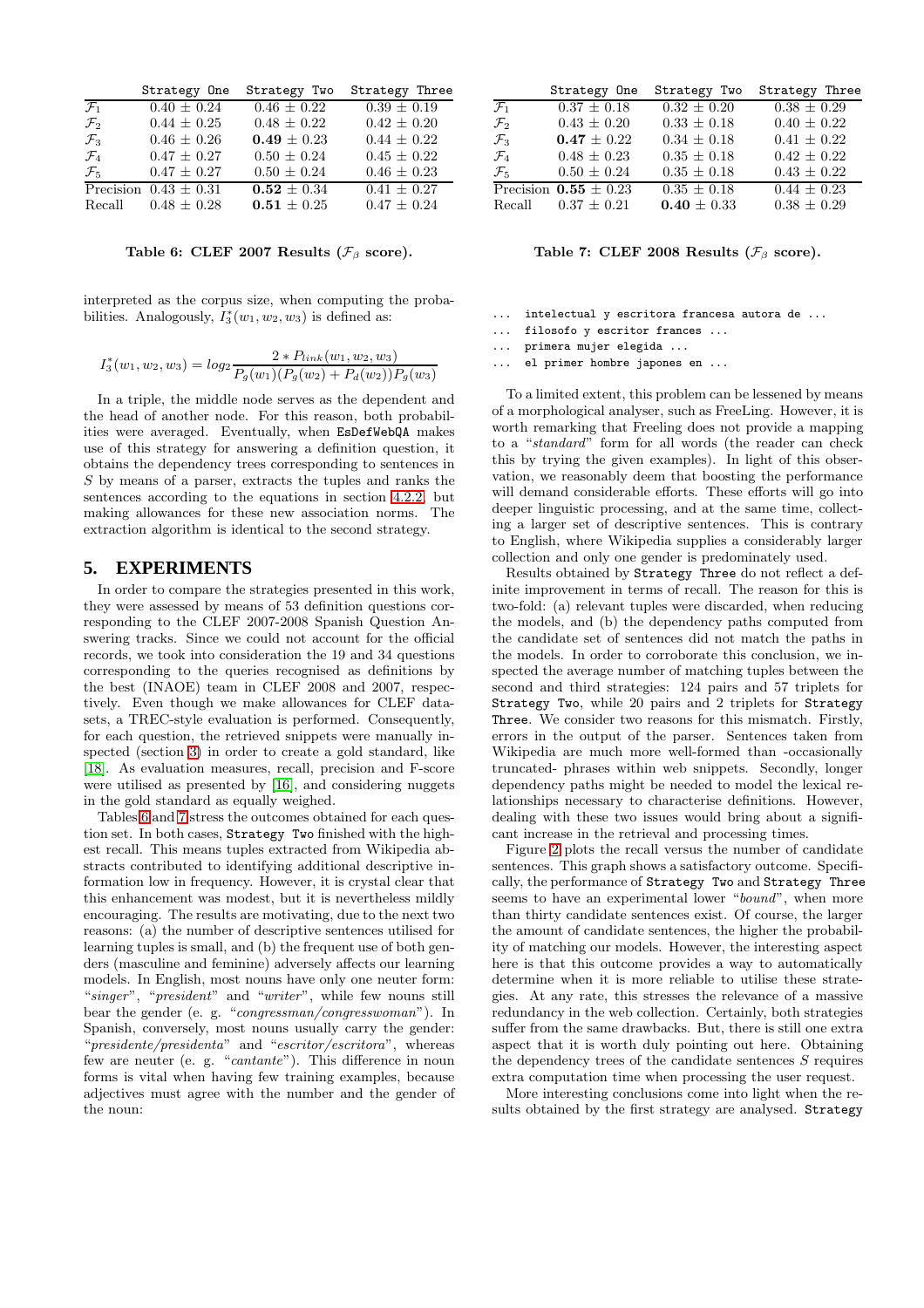

<span id="page-8-1"></span>Figure 2: Recall vs.  $|S|$  (Strategy Two & Three).

One is based largely on the information fetched from the web, and these results thus show that many definitions can be readily distinguished exclusively from redundancy provided by the web. This exactly means, in some cases, there is no need for an external specific resource or deep linguistic processing to find out information that can assist in discovering definitions (in Spanish) on the web. In essence, our outcomes show that some definitions can be recognised by taking advantage of contextual redundancy and patterns that often convey definitions, even though this contextual redundancy is far from being large-scale.

With regards to precision, results markedly varied from CLEF 2008 to CLEF 2007 and they are thus not conclusive. In order to draw interesting conclusions concerning precision, the *Mean Average Precision* (MAP) of the top ranked and the top three ranked sentences were computed (accounting for "*Precision at one and at three*", respectively). Table [8](#page-8-2) highlights these results.

|         |        |      | Strategy One Strategy Two Strategy Three |
|---------|--------|------|------------------------------------------|
| $MAP-1$ | - 0.62 | 0.69 | 0.65                                     |
| MAP-3   | 0.58   | 0.66 | 0.62                                     |

#### <span id="page-8-2"></span>Table 8: Mean Average Precision (MAP).

The obtained MAP scores show that using our tuples effectively contributes to improving the ranking of the sentences. Essentially, they help to bias the ranking in favour of descriptive sentences that have some lexico-syntactic similarities to sentences in Wikipedia abstracts. A positive aspect of this enhancement in ranking is that our methods are aimed at selecting sentences that yield the more novel and representative content. That is, these three selected sentences are very likely to convey different information, or in the worst case, different paraphrases of the same underlying ideas. This difference can also include several senses. The achieved results hold a promise, because of the small number of training sentences.

One important facet of definition QAS, in particular to search engines, is the MAP for the top ranked sentence. In this aspect, Strategy Two outperformed the first and second strategies, ranking a valid definition on the top in 69% of the cases (see table [9](#page-9-19) for some examples). Figure [3](#page-8-3) plots the *Mean Average Precision* obtained by this strategy versus the number of candidate sentences. This graph shows that this



<span id="page-8-3"></span>Figure 3: MAP-3 vs.  $|S|$  (Strategy Two).

precision tends to be greater than 0.6, when  $S$  is greater than thirty. Simply put, in these cases, at least two out of the top three ranked sentences were genuine definitions.

With regards to the  $\mathcal{F}_{\beta}$  score, Strategy Two finished with better results than the first and third strategy. In order to use another ranking strategy as reference, the *Centroid Vector* was implemented [\[6\]](#page-9-6). This centroid vector was learnt solely from the fetched snippets instead of from external specific resources. The reason for this is three-fold: (a) the limited availability of these external resources for Spanish, (b) other approaches, like [\[4\]](#page-9-10), have also learnt this vector from web snippets, and more important (c) our goal is determining definitions from their context, without the assistance of an oracle of descriptive information about each particular *definiendum*. Sentences were thereafter ranked according to this vector by means of their cosine similarity. Algorithm 1 was used accordingly, and word included in previously selected sentences were not used for measuring the similarity of the remaining candidate sentences. This ranking strategy finished with  $\mathcal{F}_3$  scores 0.18  $\pm$  0.21 (Precision 0.14  $\pm$ 0.25; Recall  $0.21 \pm 0.22$  and  $0.26 \pm 0.22$  (Precision 0.13  $\pm$  0.16; Recall 0.33  $\pm$  0.28) for the CLEF 2008 and 2007, respectively.

#### <span id="page-8-0"></span>**6. CONCLUSIONS**

This paper presented several strategies that our system has used for extracting answers to definition questions from the web. Results shows the significant impact of the redundancy of information across the Spanish web.

As current research, the goal is obtaining annotated examples that can be used for discriminant learning. However, there is still no good strategy to obtain good negative examples without manual inspection.

#### **Acknowledgements**

We thank the INAOE team for supplying the question sets utilised in the experiments presented in this work.

This work was partially supported by a research grant from the German Federal Ministry of Education, Science, Research and Technology (BMBF) to the DFKI project HyLaP (FKZ: 01 IW F02) and the EC- funded project QALL-ME - FP6 IST-033860 (http://qallme.fbk.eu).

Our definition question answering system can be tested at: <http://experimental-quetal.dfki.de/>, by entering, for instance: "*define:Odessa language:es*".